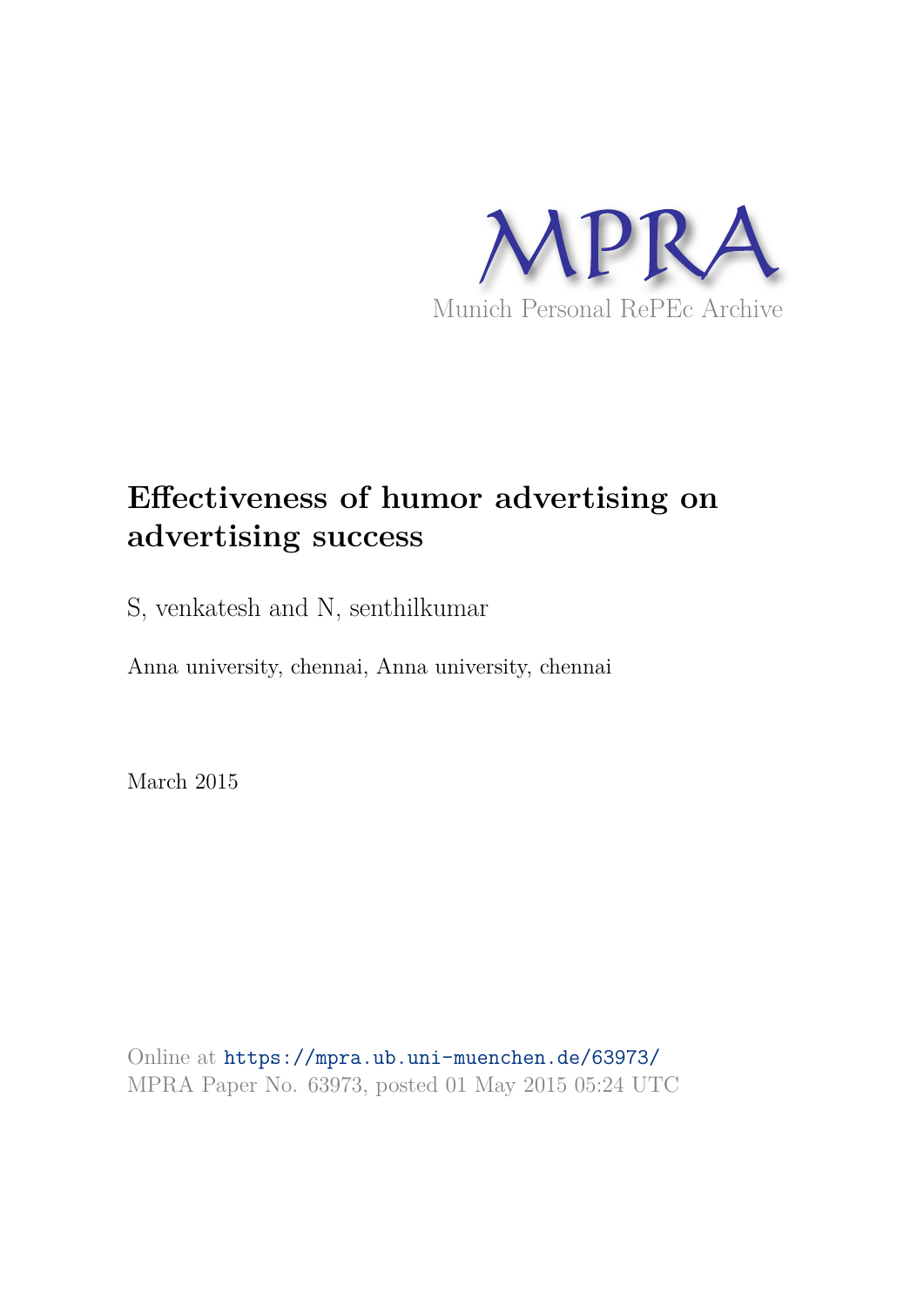

*Research Paper IJMSRR*

#### **EFFECTIVENESS OF HUMOR ADVERTISING ON ADVERTISING SUCCESS**

#### **Mr. S.Venkatesh**

*Research Scholar, Department of Management studies, Anna University, Chennai.* **Dr. N.Senthilkumar**

*Associate Professor, Department of Management studies, Anna University, Chennai.*

#### *Abstract*

*In global advertising 'humor' is the most effective emotion used in advertising compared to other emotional appeals. Advertisers and researchers more interested in Humor in advertising for more than 100 years. But there is no review paper for Impact of humor in advertising till twenty two years of time, in between period there was lot of research outcomes published about humor in advertising. The purpose of this paper to get detailed review about Impact of humor in advertising for 40 years and detailed overview about various humor related aspects and also it supports earlier outcomes, what's the purpose of humor used in advertising are analysed here. The various Journal databases were collected and reviewed; the paper is very useful for Advertisers, marketing practitioners and researchers who research on Humor in Advertising.*

#### **INTRODUCTION**

Every year, the millions of dollars spent on humor advertising (Alden & Hoyer, 1993). Advertisers and Scholars found that some of 10% to 30% of ads contain some types of humor (WANG VL; et al., 2014; Beard, 2005; Cafanescu and Tom, 2001; Weinberger, Spotts, Campbell, and Parsons, 1995). Throughout the world Humor is the important factor for social and cultural life (Ritchie 2009). In Super Bowl advertisements during 2009, about 70% of advertisements contained some form of humor (WANG VL; et al., 2014; Gulas, McKeage, and Weinberger, 2010) Humor contains the unique emotion which converts resistance to persuasion (Sternthal and Craig, 1973). Humor is the peripheral cue to the advertisements for selecting product or service in competitive world (Spotts, Harlan E.; Weinberger, Marc G.; Parsons, Amy L. 1997). Humor connected with us in many forms like visual, sound, slapstick, comedic situation and many forms (Arias-bolzmann, Leopoldo; Chakraborty, Goutam; Mowen, John C, 2000). The humor conveyed to all by different ways as advertisements, puns, jokes, short stories, etc. (Ritchie, 2009). Humor contain major role positively effectiveness of advertising (Fugate, 1998). The humor advertisement messages influenced in product memory, affective, attitude, cognitive and behavioural aspects are reflected consumer buying behaviour in market place (Fugate, 1998). Humor attracts the attention to the advertising. In general humor attracts more people because of pleasure and comfort on entertaining (Fugate, 1998). Audience enjoys more on frequency of humor ads, it leads to brand recall and it reflects on sales.

#### **LITERATURE REVIEW**

Humor in advertising has more literature reviews. The first humor literature made by Sternthal and Craig (1973), after two years Kelly and Solomon (1975) gave some analysis on humor in television advertising, created typology like pun, understatement, joke, ludicrous, satire and irony, in 1979, Duncan found behavioural perspective on Humor in Advertising, later by Madden and Weinberger (1982). Then some years later by Weinberger and Gulas (1992), then Fugate (1998) found humor advertisements involved in nature of product, targeted audience, message types, medium of ads, communication goal and message placement. The previous published works are giving some ideas about what factors involved in humor. This paper furnishes a detailed review about Impact of humor in advertising.

#### **RESEARCH IN HUMOR**

Humor is the most common and frequently used emotion appeals in advertising (Weinberger and Spotts, 1989; Chahopadhyay, Amitava; Basu, Kunal, 1990). For any business advancement, the advertisement is an unavoidable tool for the positioning & promotion of the brand and also it increasing the product sale (Beard,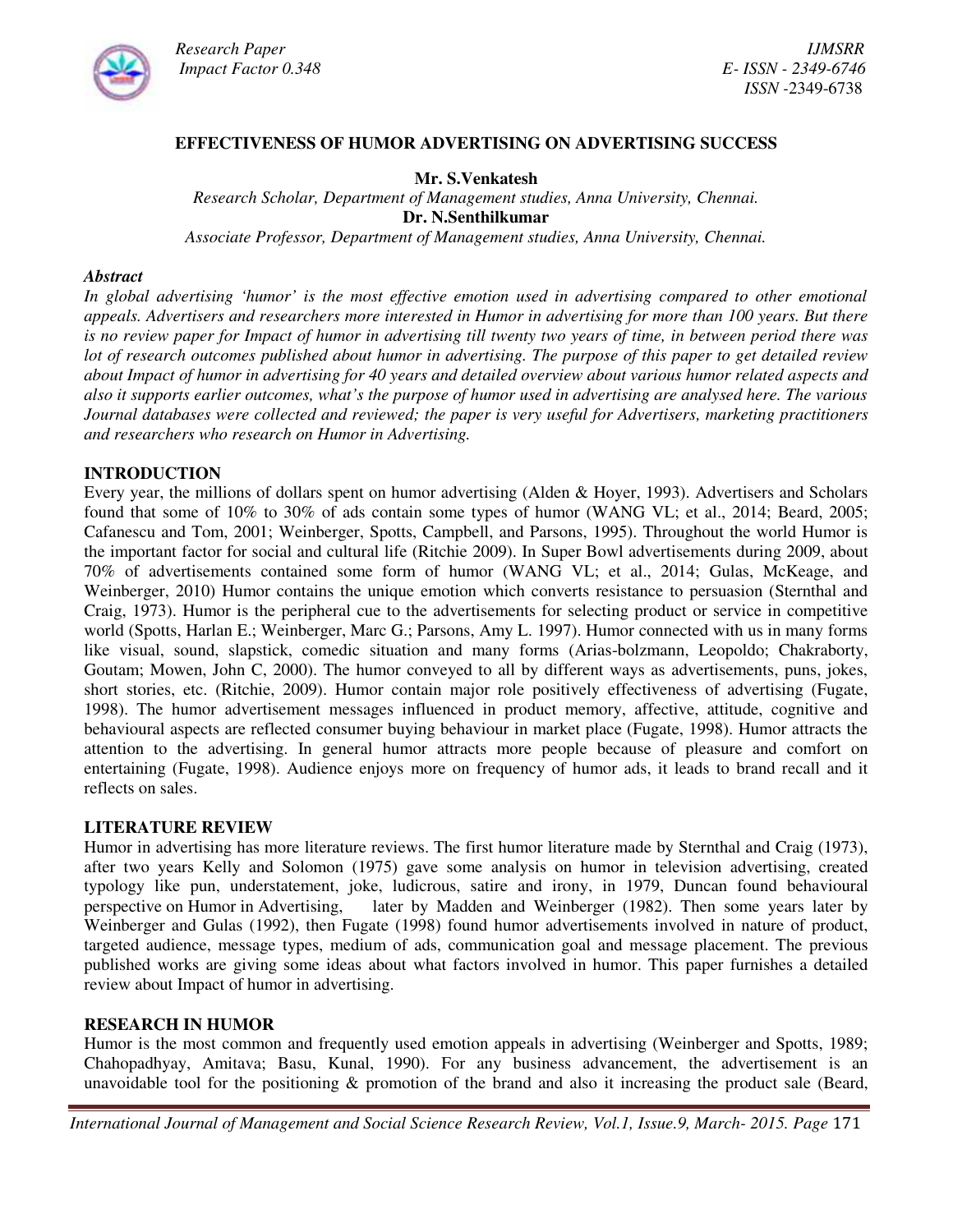

2005). Many advertisements placed mainly with TV advertising, the humorous advertising are analyzed and published in print ads also (Madden, Thomas J; Weinberger, Marc G, 1984). Advertising is the centre for attracting more people and it is become a powerful communication force. Products, services, ideas, images, and many things can easily show advertising it helps to sell any product or services.

Impact of Advertisement is to communicate the impart information & knowledge about the product & services. It leads to the consumers get attention by arousing interest and acceptance of the product. Humor is more effective in influencing audience attitudes toward both the ad and brand when involvement is relatively low rather than high. The humorous ads are always produce better results compared to non-humorous ads.

# **MEDIUM OF HUMOR ADVERTISING**

The advertisements communicate the information through Television, Print, Radio, Outdoor, Social media and others. The use of humor is about one out of five television ads contains humor appeals. Visually and verbally expressed humor are very rich in understand and interesting phenomena to study (Ritchie, 2009). The pervasive use of humor in advertising has attracted increasing attention. The Advertising practitioners believe that humor advertisements attract superior than non-humor in gaining observer awareness. Humorous advertising is high at attention, shows a positive attitude toward products and retaining the message. The humor may get more responses by making ads more likeable. The humorous advertising has increase liking not only the ad, but also for the brand, positively to advertising recall. People attract more on funny ad and transfer that positive feeling to the product.

# **HUMOR TYPES**

Humor ads can easily moves on friend and family circles and work settings. The humor get popularity in many countries, the humor television commercials found seven types of humor emerged: slapstick, clownish humor, surprise, misunderstanding, irony, satire, and parody

| Author                                     | Title                                                                                     | year | Description                                                                                                                                                                                                                                                                                                                                                                                                                                                                                                                                                                                                           |
|--------------------------------------------|-------------------------------------------------------------------------------------------|------|-----------------------------------------------------------------------------------------------------------------------------------------------------------------------------------------------------------------------------------------------------------------------------------------------------------------------------------------------------------------------------------------------------------------------------------------------------------------------------------------------------------------------------------------------------------------------------------------------------------------------|
| Kelly, J.P. and<br>Solomon, P.J.           | Humor in<br>television<br>advertising.                                                    | 1975 | The Study of 2000 television commercials using Content analysis<br>compared with Humorous and non-humorous advertisements,<br>The analysis made on commercials with respect to their use of<br>animation, the number of models, product handling, humor<br>placement, multi sense usage, and the direction of the humor.<br>Typology: pun, understatement, joke, ludicrous, satire and irony.                                                                                                                                                                                                                         |
| Gelb, Betsy D.;<br>Pickett, Charles<br>M.  | Attitude-<br>Toward-the-<br>AD: Links to<br>Humor and to<br>Advertising<br>Effectiveness. | 1983 | This Study contains 2400 names in mail survey on random<br>sample study; the humor ads are more effective than non-humor<br>ads and it's positive attitude and increase likings on<br>advertisements and the brand and it's involve more on purchase<br>intention, humor ads more positive in attention and recall.                                                                                                                                                                                                                                                                                                   |
| Madden, Thomas<br>J; Weinberger,<br>Marc G | Humor in<br>Advertising: A<br>Practitioner<br>View.                                       | 1984 | The impact of humor in advertising measures surveyed on source<br>credibility, comprehension, persuasion, attention, retention, and<br>action, with three dependent on - perceived humor, attitude<br>toward the brand, and ad recall, 94% respondents agreed the<br>humor ads gaining more attention than non-humor ads in gaining<br>attention and awareness for new products, TV and radio media<br>are best suited for humorous advertisements; educated youngest<br>males are best suited for target audience on humorous<br>advertisements, humor ads suited for non-durables like low<br>involvement products. |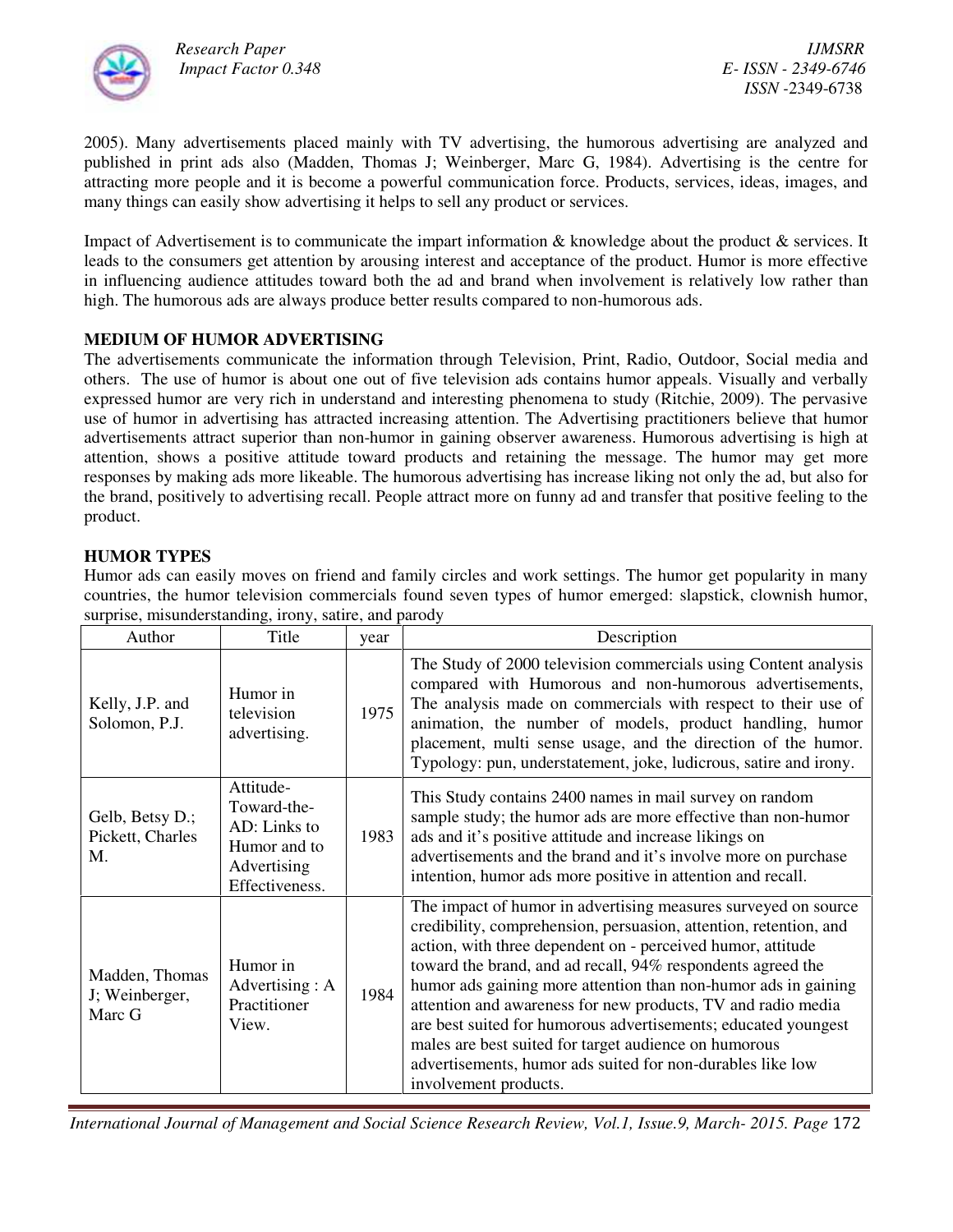

| Duncan, Calvin<br>P; Nelson, James<br>E; Frontczak,<br>Nancy T | The effect of<br>humor on<br>advertising<br>comprehension.                                                                      | 1984 | This study re-examined the effects of humor influence which<br>measured on what type of humor used like perceived vs.<br>manipulated and advertisement location with humor. The results<br>are confirmed with previous results on humor on one line joke<br>influence in humor ads.                                                                                                                                                                                |
|----------------------------------------------------------------|---------------------------------------------------------------------------------------------------------------------------------|------|--------------------------------------------------------------------------------------------------------------------------------------------------------------------------------------------------------------------------------------------------------------------------------------------------------------------------------------------------------------------------------------------------------------------------------------------------------------------|
| Chahopadhyay,<br>Amitava; Basu,<br>Kunal                       | Humor in<br>Advertising:<br>The<br>Moderating<br>Role of Prior<br><b>Brand</b><br>Evaluation.                                   | 1990 | The Study based on lab experiment, with 80 undergraduates, on<br>TV media measured on 9 point semantic differential format;<br>found the positive effect on humorous advertisings are persuaded<br>more on subjects, people contain prior positive brand attitude and<br>also found the comparison of humorous vs. non humorous<br>contain no systematic persuasive effects, it recommends when<br>the humor is more effective.                                    |
| Speck, Paul Surgi                                              | The humorous<br>message<br>taxonomy A<br>framework for<br>the study of<br>humorous ads.                                         | 1990 | This Study contain humor communication effect framework and<br>it describes the five humor types and three humor processes, the<br>humor advertising experience the sense of relief and generate<br>laughter and pleasure sensation, humor grabs attention and<br>facilitates elaboration, he increasing of trustworthiness is more in<br>sentimental humor compared with other humor types. The Humor<br>content more in TV advertisements compared to print ads. |
| Weinberger,<br>Marc G.; Gulas,<br>Charles S.                   | The Impact of<br>Humor in<br>Advertising: A<br>Review.                                                                          | 1992 | This study on review of literature updated after 20 years, and the<br>use of humor in advertising is increased; it shows with systematic<br>conceptual framework, the humor influenced by audience factors,<br>relatedness of humor, placement of humor, nature of the product,<br>communication goals, humor style and general study on effect of<br>humor, and also humor advertisements are effective in existing<br>products than new or unfamiliar products.  |
| Alden, Dana L;<br>Hoyer, Wayne D                               | An<br>Examination of<br>Cognitive<br><b>Factors Related</b><br>to<br>Humorousness<br>in Television<br>Advertising.              | 1993 | This study contains the theoretical and applied implications of in<br>Television advertising humor get more successful than normal<br>ads; in TV ads, the content analysis of 497 advertisements<br>analysed.                                                                                                                                                                                                                                                      |
| Alden, Dana L;<br>Hoyer, Wayne D;<br>Lee, Choi                 | Identifying<br>Global and<br>Culture-<br>Specific<br>Dimensions of<br>Humor in<br>Advertising : A<br>Multinational<br>Analysis. | 1993 | This Study contains the humor in TV advertising from four<br>countries: Korea, Germany, Thailand, and the United States, and<br>find the humorous communications in culture specific<br>dimensions, the use of Television commercials analyses on<br>Content analysis of 497 US ads, 520 Korean ads, 244 German ads<br>and 351 ads from Thailand, find the incongruity process is a<br>universal humorous language.                                                |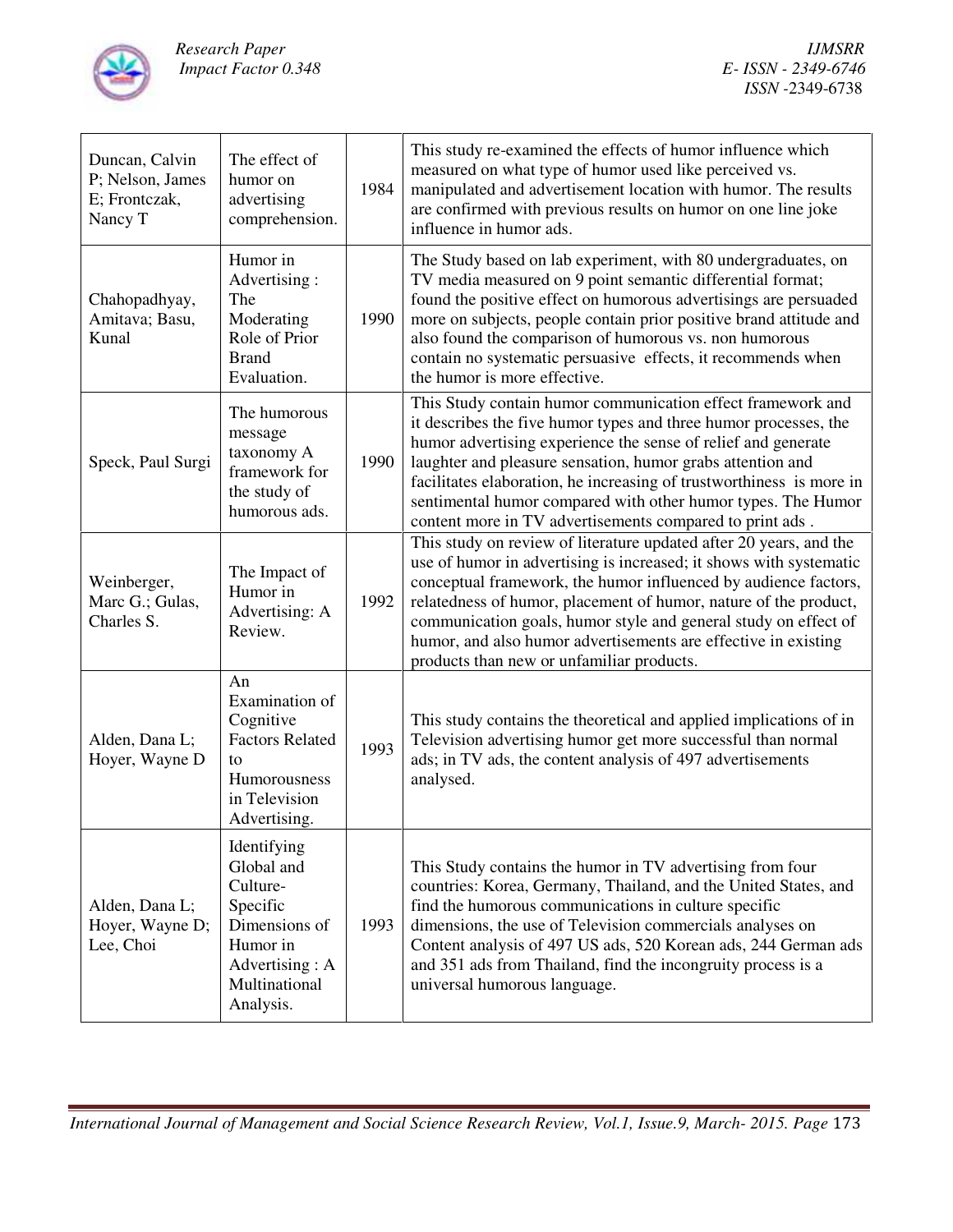

| Fugate, Douglas<br>L.                                                    | The advertising<br>of services:<br>what is an<br>appropriate role<br>for humor?.                                                                                                              | 1998 | To promote the US goods and service the use of humor more<br>aggressive in nature, for some products the loud and brash<br>comedy is used, user also expecting the same. With using of<br>humorous advertisements, the unsought and controversial<br>services are distracting consumer's perceptual defense.                                                                                                                                                                                                    |
|--------------------------------------------------------------------------|-----------------------------------------------------------------------------------------------------------------------------------------------------------------------------------------------|------|-----------------------------------------------------------------------------------------------------------------------------------------------------------------------------------------------------------------------------------------------------------------------------------------------------------------------------------------------------------------------------------------------------------------------------------------------------------------------------------------------------------------|
| De Pelsmacker P.<br>& Guens, M                                           | The advertising<br>effectiveness of<br>different levels<br>of intensity of<br>humour and<br>warmth and the<br>moderating role<br>of top of mind<br>awareness and<br>degree of<br>product use. | 1999 | Humor advertisements get more positive effect when combining<br>high level warmth with high levels of humor; the cognitive<br>related advertisements contain moderate level of humor on<br>advertisement,<br>towards<br>brand<br>and<br>favorable<br>attitude<br>advertisements. The favorable advertising outcomes achieved by<br>perceived humor.                                                                                                                                                             |
| Arias-bolzmann,<br>Leopoldo;<br>Chakraborty,<br>Goutam; Mowen,<br>John C | Effects of<br>Absurdity In<br>Advertising:<br>The<br>Moderating<br>Role of Product<br>Category<br>Attitude and<br>the Mediating<br>Role of<br>Cognitive<br>Responses.                         | 2000 | This Study made an experimental approach on 178 undergraduate<br>students participated measured by using a seven-item 9-point<br>semantic differential scale, The dependent measures used are<br>cognitive responses, attitude to brand, attitude to ad, and brand<br>name recall, the result is more positive attitudes and more<br>positive cognitive responses than non humorous, the product<br>class is negatively predisposed.                                                                            |
| Alden, Dana L.;<br>Mukherjee,<br>Ashesh; Hoyer,<br>Wayne D.              | The Effects of<br>Incongruity,<br>Surprise and<br>Positive<br>Moderators on<br>Perceived<br>Humor in<br>Television<br>Advertising.                                                            | 2000 | In this study models incorporating cognitive and affective<br>mechanisms are tested for perceiving different levels humor in<br>ads, the humor ad message structure are analyzed like incongruity<br>and surprise, in cognitive mechanism, incongruity resolution<br>process the type of incongruity is perceived, the attitude and<br>behaviors are differs from expected beliefs, the neutral emotion<br>of surprise made when novelty or incongruity colors surprise,<br>leading either to humor or to fear. |
| Geuens, Maggie;<br>Patrick De<br>Pelsmacker                              | The Role of<br>Humor in the<br>Persuasion of<br>Individuals<br>Varying in<br>Need for<br>Cognition.                                                                                           | 2002 | An Empirical study with 510 Belgian people on humorous and<br>non-humorous study made and humorous effect shows positive<br>impact on all appeals, humor is most frequently emotional used in<br>advertising, the positive and negative side of effects made on<br>advertising on positive brand cognitions.                                                                                                                                                                                                    |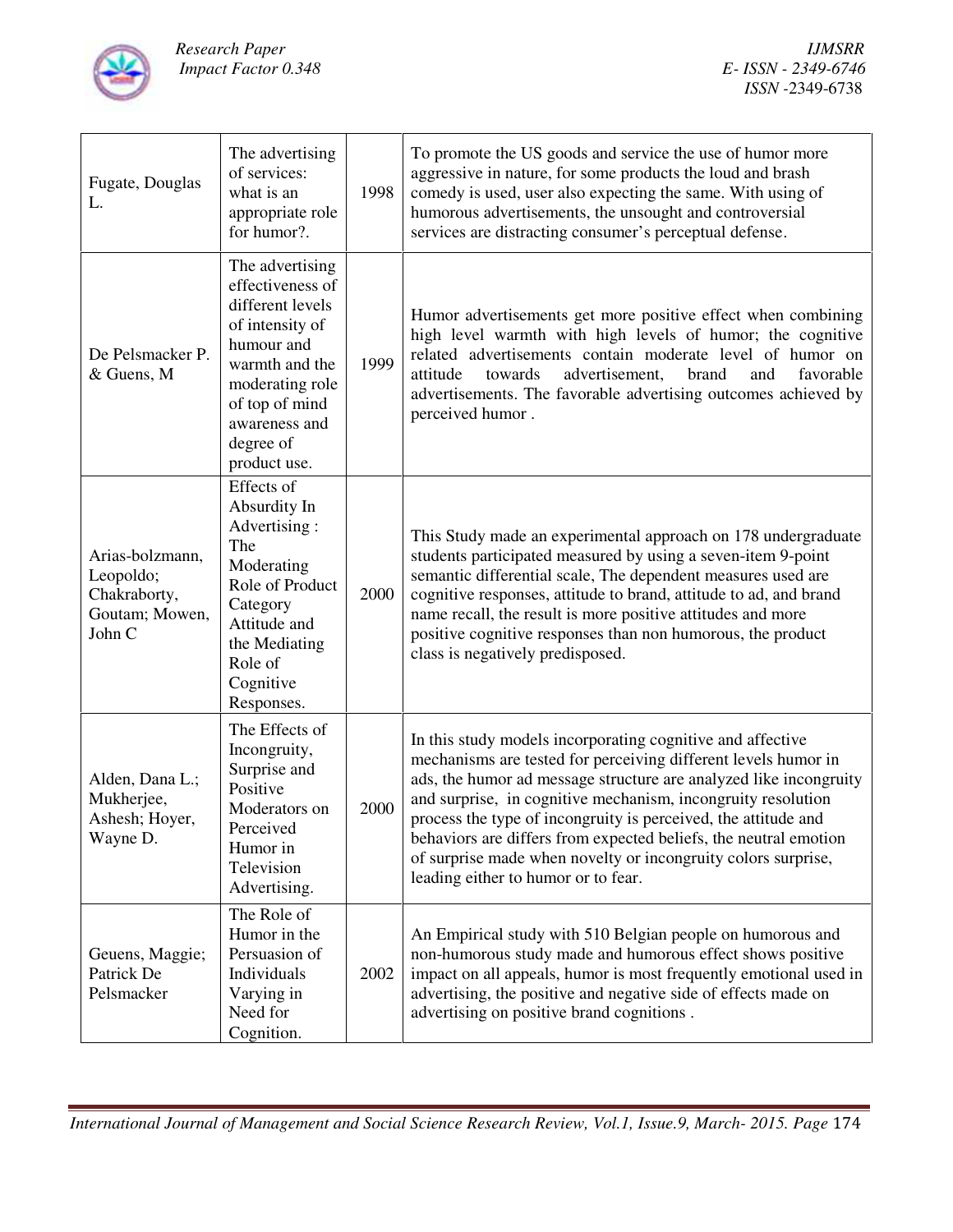

| CHUNG, H;<br>ZHOA X.                                    | Humour effect<br>on memory and<br>attitude:<br>moderating role<br>of product<br>involvement.                                            | 2003 | The multiyear survey from 1992 to 1997 on super bowl<br>advertisements measuring humorous advertisements impact on<br>memory and attitude of a product, this study shows the positive<br>effect on moderating role of consumer memory and attitude<br>towards humorous advertising the purchase risk degree measured<br>on functional or expensive.                                                                                                                                                  |
|---------------------------------------------------------|-----------------------------------------------------------------------------------------------------------------------------------------|------|------------------------------------------------------------------------------------------------------------------------------------------------------------------------------------------------------------------------------------------------------------------------------------------------------------------------------------------------------------------------------------------------------------------------------------------------------------------------------------------------------|
| Buijzen, Moniek;<br>Valkenburg,<br>Patti.M              | Developing a<br>typology of<br>humor in<br>audiovisual<br>media.                                                                        | 2004 | The study was develop and investigate typology of humor in TV<br>media, with 41 humor techniques and content of 319 humorous<br>ads, they found on seven types of humor emerged are slapstick,<br>clownish humor, surprise, misunderstanding, irony, satire, and<br>parody.                                                                                                                                                                                                                          |
| Smit, Edith G.;<br>Van Meurs, Lex;<br>Neijens, Peter C. | Effects of<br>Advertising<br>Likeability: A<br>10-Year<br>Perspective.                                                                  | 2006 | The study on 3000 commercials which broadcast on Dutch TV<br>from $1992 - 2001$ , they found influence of advertising likeability<br>for the brand its transfer to purchase intention and likeability<br>differed for different type of products. The purchase intention<br>differed on likeability on ad results regarding the brand                                                                                                                                                                |
| Zhang, Yong;<br>Zinkhan, George<br>M.                   | Responses to<br>Humorous<br><b>ADS: Does</b><br>Audience<br>Involvement<br>Matter?.                                                     | 2006 | The study on Humor ads responses with audience involvement<br>and critical state on ads to audience and the measurement made<br>on High, moderate and low involvement with (strong/weak<br>argument), the measures on involve, Humor Argument, Ad<br>attitude, Brand attitude, Purchase intention, Favorable thought,<br>unfavorable thought, it shows the humor advertising get more<br>impact on very condition.                                                                                   |
| Cruthirds, Kevin<br>W                                   | The impact of<br>humor on<br>mediation.                                                                                                 | 2006 | The study on how the mediators use the humor as a tool for<br>handling situations like negotiations, negative feel and to achieve<br>work faster; The using of mediation on humor selection by<br>moderators on Humor styles & desired organizational outcomes,<br>and humor evaluation on moderators on humor and outcome.                                                                                                                                                                          |
| Cline, Thomas<br>W;Kellaris,<br>James J                 | The Influence of<br>Humor Strength<br>and Humor-<br>Message<br>Relatedness on<br>Ad<br>Memorability: A<br><b>Dual Process</b><br>Model. | 2007 | The study shows the impact of humorous advertisements are<br>more on recall of ads, and ad memorability, the humor get<br>attention and mood when the humor appeal is strong, the positive<br>influence of mood created by humor and product relatedness<br>made.                                                                                                                                                                                                                                    |
| Lee, Yih Hwai;<br>Lim, Elison Ai<br>Ching               | What's Funny<br>and What's<br>Not: The<br>Moderating<br>Role of<br>Cultural<br>Orientation in<br>Ad Humor.                              | 2008 | The experiment made on 222 Chinese MBA students on<br>Television commercials in China, the Empirical study on effect<br>of advertisement humor measures process and cultural orientation<br>of ads like incongruity and arousal safety, the influence of<br>individualism and uncertainty avoidance indicated in the<br>effectiveness of humor in television ads, in the joke is difficult to<br>understand when more critical about ads on individualist and low<br>uncertainty avoidance cultures. |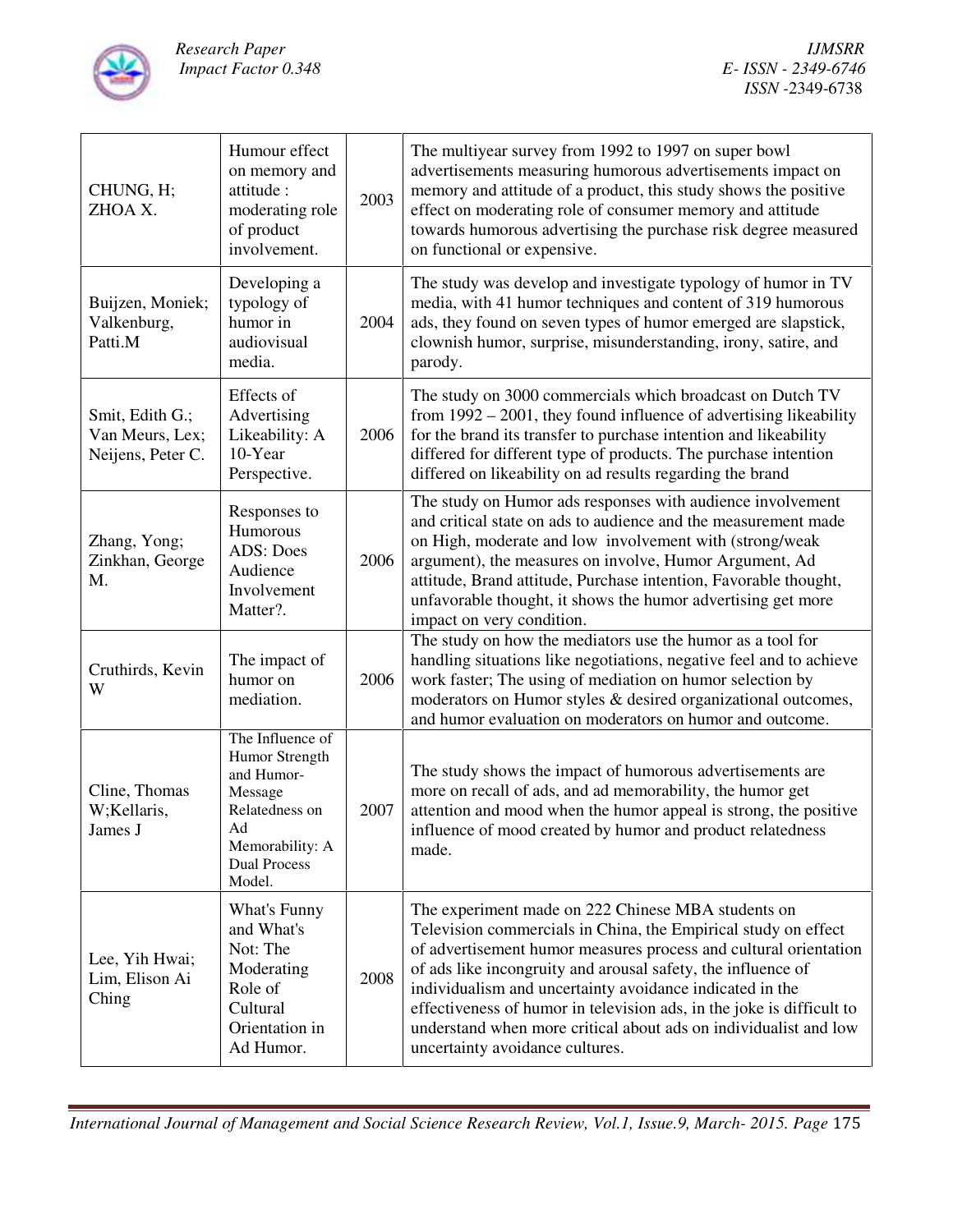

| Eisend, Martin                                                                 | How humor in<br>advertising<br>works: A meta-<br>analytic test of<br>alternative<br>models. | 2010 | The effectiveness of advertising is measured with new affective<br>cognitive model, and explain more about A meta-analysis of<br>humor in advertising, the positive effect on brand relatedness and<br>explain about vampire effect, it shows humor putting audience to<br>good mood and more persuative, recall and relatedness made<br>with positive association of ad and brand.                                                                                                                                                     |
|--------------------------------------------------------------------------------|---------------------------------------------------------------------------------------------|------|-----------------------------------------------------------------------------------------------------------------------------------------------------------------------------------------------------------------------------------------------------------------------------------------------------------------------------------------------------------------------------------------------------------------------------------------------------------------------------------------------------------------------------------------|
| Cruthirds, Kevin<br>$W$ .; Wang,<br>Valerie L.;<br>Wang, Yong J. &<br>Wei, Jie | A comparison<br>of humor styles<br>in US and<br>Mexican<br>television<br>commercials.       | 2012 | The study on 97 Television ads used in major US and Mexican<br>networks, conduct a content analysis on Four humor styles. US<br>ads are more affiliative, aggressive and self defeating humor than<br>compared to Mexican commercials, also analyzed on Power<br>distance, Individualism, Masculinity and uncertainity avoidance.                                                                                                                                                                                                       |
| Swani, Kunal;<br>Weinberger,<br>Marc G.; Gulas,<br>Charles S.                  | The Impact of<br>Violent Humor<br>on Advertising<br>Success: A<br>Gender<br>Perspective.    | 2013 | The Study on American Television advertising using humorous<br>ads, the examines on two study responses of men and women to<br>violence in humorous advertising, humorous measured on low<br>and high violent humor, gender and time of humor. Attitude<br>towards Advertisements, attitude towards Brand, Perceived<br>humor, violation of social norms, the first study on high physical<br>violence in humor ads targeted on female audiences, the second<br>study on violations of social norms on the brand with men and<br>women. |

# **CONCLUSION**

Humor attracts the people attention more comparatively humorous ads Vs Non Humorous ads, many studies proves humor is persuasion and cognition of advertisements for any product. Humor is not harmful for product information and advertisement related aspects. Humor increases liking and getting stronger than non humor ads. Related humor get direct impact on sale and it promote product easily. Humorous passages convey any information much easier. Generally Creative is highly used in humor advertising, sometimes the great humor creators are praised as more. Humor is more suitable on service products which require little abstraction to understand, low involving or low personal identification, related to tangible objects.

### **REFERENCE:**

- 1. Alden, Dana L., and Wayne D. Hoyer. "An examination of cognitive factors related to humorousness in television advertising." Journal of Advertising 22.2 (1993): 29-37.
- 2. Alden, D. L., Hoyer, W. D., & Lee, C. (1993). Identifying Global and Culture Specific Dimensions of Humor in Advertising : A Multinational Analysis, 57(April), 64–75.
- 3. Alden, D. L., Mukherjee, A., & Hoyer, W. D. (2000). The Effects of Incongruity,Surprise and Positive Moderators on Perceived Humor in Television Advertising. Journal of Advertising, 29(2), 1–15. doi:10.1080/00913367.2000.10673605.
- 4. Beard, F. K. (2008). Advertising and Audience Offense: The Role of Intentional Humor. Journal of Marketing Communications, 14(1), 1–17. doi:10.1080/13527260701467760.
- 5. Berg, E. M., & Lippman, L. G. (2001). Does humor in radio advertising affect recognition of novel product brand names? The Journal of General Psychology, 128(2), 194–205. doi:10.1080/00221300109598907.
- 6. Blackford, B. J., Gentry, J., Harrison, R. L., & Carlson, L. (2011). The Prevalence and Influence of the Combination of Humor and Violence in Super Bowl Commercials. Journal of Advertising, 40(4), 123– 134.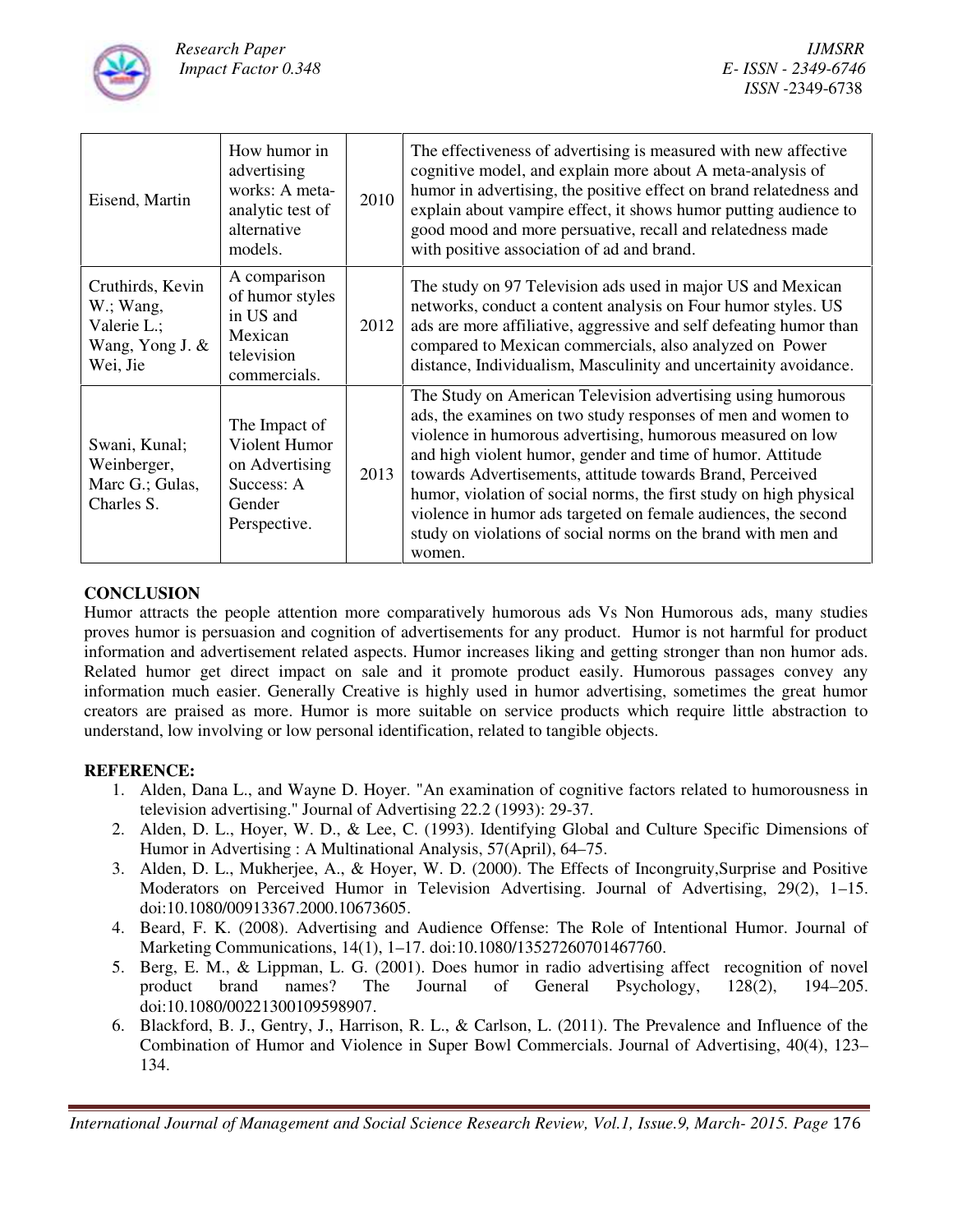

- 7. Cebrzynski, G. (2008). Quiznos' new spots tone down humor in favor of food focus, tell viewers to love what they eat. Nation's Restaurant News, 42(11), 16.
- 8. Chahopadhyay, A., Basu, K., & In, H. (1990). Humor in Advertising : The Moderating Role of Prior Brand Evaluation, (November), 466–477.
- 9. Cho, H. (n.d.). Humor Mechanisms , Perceived Humor and Their Relationships to Various Executional in Advertising.
- 10. Cline, T. W., Altsech, M. B., & Kellaris, J. J. (2003). WHEN DOES HUMOR ENHANCE OR INHIBIT AD RESPONSES ? The Moderating Role of the Need For Humor, 3(Fall).
- 11. Crawford, H. J., & Gregory, G. D. (2011). Cross Cultural Responses To Humorous Advertising: An Individual Difference Perspective. Advances in Consumer Research - Asia-Pacific Conference Proceedings, 9, 265–271.
- 12. Cruthirds, K. W., Wang, V. L., Wang, Y. J., & Wei, J. (2012). A comparison of humor styles in US and Mexican television commercials. Marketing Intelligence & Planning, 30(4), 384–401. doi:10.1108/02634501211231856.
- 13. Dana, L., & Wayne, D. (n.d.). The effects of incongruity , surprise and positive moderators on perceived humor in television adv ...Developing a typology of humor in audiovisual media.pdf. (2004).
- 14. Duncan, C. P. (1979). Humor in advertising: A behavioral perspective. Journal of the Academy of Marketing Science, 7(4), 285–306. doi:10.1007/BF02729680.
- 15. Duncan, C. P., & Nelson, J. E. (1985). Effects of Humor in a Radio Advertising Experiment. Journal of Advertising, 14(2), 33–64. doi:10.1080/00913367.1985.10672944.
- 16. Eisend, M. (n.d.). ORIGINAL EMPIRICAL RESEARCH A meta-analysis of humor in advertising, (2009), 191–203. doi:10.1007/s11747-008-0096-y.
- 17. Eisend, M. (2008). A meta-analysis of humor in advertising. Journal of the Academy of Marketing Science, 37(2), 191–203. doi:10.1007/s11747-008-0096-y.
- 18. Eisend, M. (2010). How humor in advertising works: A meta-analytic test of alternative models. Marketing Letters, 22(2), 115–132. doi:10.1007/s11002-010-9116-z.
- 19. Fugate, D. L. (1998). The advertising of services: what is an appropriate role for humor? Journal of Services Marketing, 12(6), 453–472. doi:10.1108/08876049810242731.
- 20. Garfield, B. (2007). We'll cheer Hillshire's humor, but that scary meat is no joke,Advertising Age, 78(15), 46.
- 21. Gelb, B. D., & Pickett, C. M. (1983). Attitude-Toward-the-AD: Links to Humor and to Advertising Effectiveness. Journal of Advertising, 12(2), 34–42. doi:10.1080/00913367.1983.10672838.
- 22. Gelb, B. D., & Zinkhan, G. M. (1985). The Effect of Repetition on Humor in a Radio Advertising Study. Journal of Advertising, 14(4), 13–68. doi:10.1080/00913367.1985.10672966
- 23. Geuens, M., Leuven, V., & Management, G. (2002). The Role of Humor in the Persuasion of Individuals Varying in Need for Cognition, 50–57.
- 24. Gulas, C. S., Mckeage, K. K., & Weinberger, M. G. (2010). IT ' S JUST A JoKE Violence Against Males in Humorous Advertising, 4(Winter), 109–121. doi:10.2753/JOA0091-3367390408.
- 25. Hatzithomas, L., Zotos, Y., & Boutsouki, C. (2011). Humor and cultural values in print advertising : a cross-cultural study. doi:10.1108/02651331111107107 Humor and Laughter An Anthropological Approach.pdf. (n.d.).
- 26. HUMOROUS REAPPRAISAL OF THREAT IN ADVERTISING HUMOR THREAT I.pdf. (n.d.).
- 27. Jean, C. (n.d.). A content analysis of three major news weekly magazines ' advertisements and their use of humor.
- 28. Kevin, W. (n.d.). THE IMPACT OF Humor ON MEDIATION.Kia Motors Downplays Humor , Flash in Latest TV Ads. (n.d.), 2008.
- 29. Laroche, M., Nepomuceno, M. V., Huang, L., & Richard, M.-O. (2011). What's SoFunny? The Use of Humor in Magazine Advertising in the United States, China and France. Journal of Advertising Research, 51(2), 404. doi:10.2501/JAR-51-2-404-416.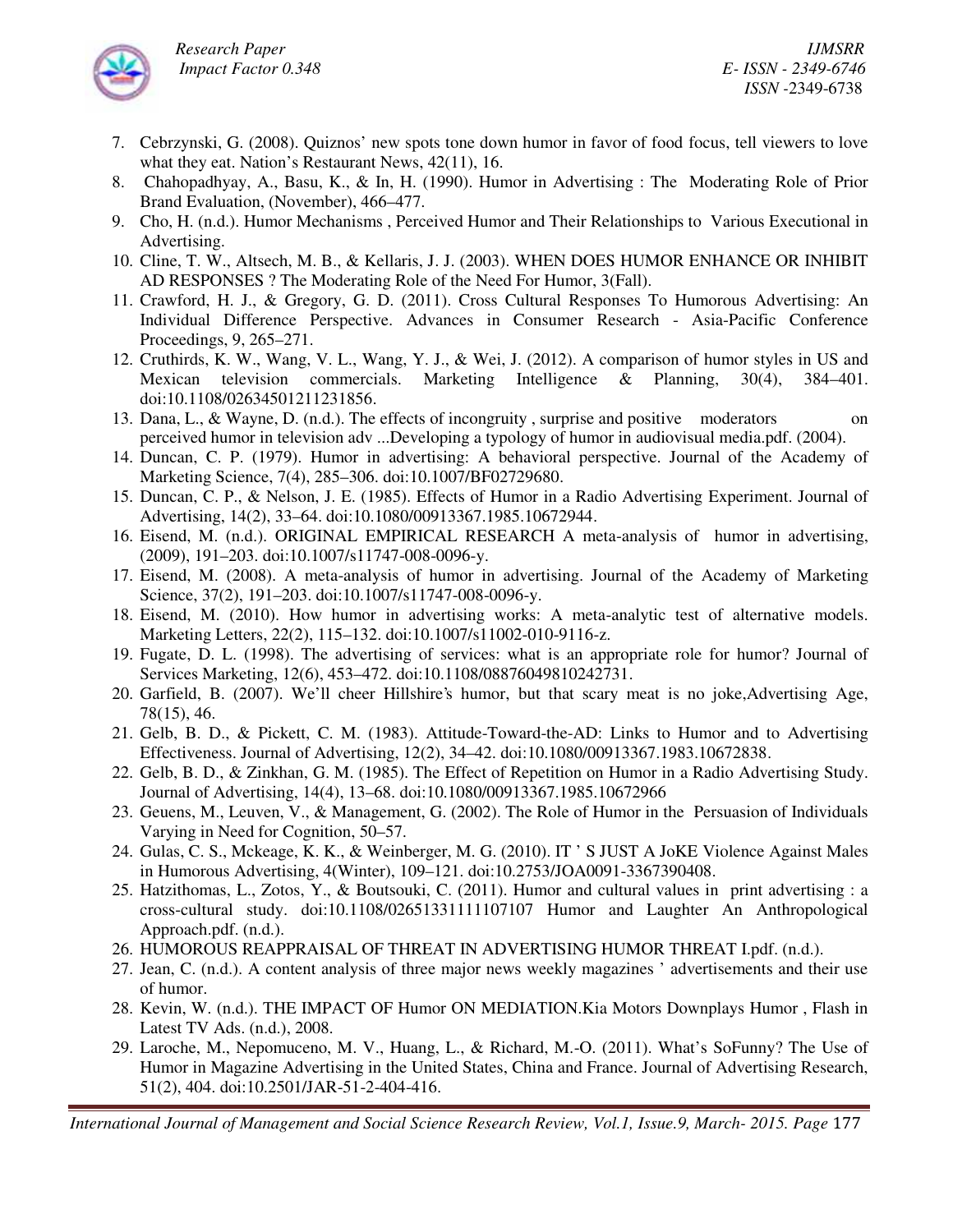

- 30. Lee, Y. H., & Lim, E. A. C. (2008). What's Funny and What's Not: The Moderating Role of Cultural Orientation in Ad Humor. Journal of Advertising, 37(2), 71–84. doi:10.2753/JOA0091-3367370206.
- 31. Leonidas, H., Christina, B., & Yorgos, Z. (2009). The Effects of Culture and Product Type on the Use of Humor in Greek TV Advertising: An Application of Speck's Humorous Message Taxonomy. Journal of Current Issues & Research in Advertising (CTC Press), 31(1), 43–61. Retrieved from http://search.ebscohost.com/login.aspx?direct=true&db=buh&AN=41128332&site=ehost-live.
- 32. Limbu, Y. B., Huhmann, B. a., & Peterson, R. T. (2012). An examination of humor and endorser effects on consumers' responses to direct-to-consumer advertising: The moderating role of product involvement. International Journal of Pharmaceutical and Healthcare Marketing, 6(1), 23–38.
- 33. Madden, T. J., & Weinberger, M. G. (n.d.). Humor in Advertising : A Practitioner View.
- 34. Madden, T. J., & Weinberger, M. G. (1982). The Effects of Humor on Attention in Magazine Advertising. Journal of Advertising, 11(3), 8–14. doi:10.1080/00913367.1982.10672806
- 35. Nelson, J. E. (1987). Comment on "Humor and Advertising Effectiveness after Repeated Exposures to a Radio Commercial." Journal of Advertising, 16(1), 63–65. doi:10.1080/00913367.1987.10673062.
- 36. Nelson, J. E., & Erontczak, N. T. (2001). THE EFFECT OF HUMOR ON ADVERTISING COMPREHENSION, 432–438.
- 37. Olsson, V. (n.d.). BACHELOR ' S THESIS Humor in Advertising,
- 38. Reeves, R., & Oats, O. (1975). Humor in Television Advertising, 4(3), 31–35.
- 39. Review, G., & Complete, I. (2001). Types of humor in television and magazine advertising. Review, Y. T., Systems, B. I., Quarter, F., & Complete, I. (n.d.). An Experimental Study Of The Effects Of Interactivity And Humor In E-Commerce.
- 40. Riecken, G., & Hensel, K. (2012). Using Humor in Advertising: When Does it Work? Southern Business Review, 37(2), 27–37.
- 41. Ritchie, G. (2009). Can Computers Create Humor? AI Magazine, 30(3), 71.
- 42. Sabri, O. (2012). Taboo Advertising: Can Humor Help to Attract Attention and Enhance Recall? The Journal of Marketing Theory and Practice, 20(4), 407–422. doi:10.2753/MTP1069-6679200404
- 43. Shabbir, H., & Thwaites, D. (2007). The Use of Humor to Mask Deceptive Advertising: It's No Laughing Matter. Journal of Advertising, 36(2), 75–85. doi:10.2753/JOA0091-3367360205.
- 44. Spotts, H. E., Weinberger, M. G., & Parsons, A. L. (1997). Assessing the Use and Impact of Humor on Advertising Effectiveness: A Contingency Approach. Journal of Advertising, 26(3), 17–32. doi:10.1080/00913367.1997.10673526
- 45. States, U., Vinhal, M., & Richard, M. (2011). what ' s So funny ? The Use of humor in Magazine Advertising, (June), 404–417. doi:10.2501/JAR-51-2-404-416.
- 46. Strick, M., Baaren, R. B. Van, & Holland, R. W. (2007). Why Humor Breaks Resistance to Influence : Implicit Effects of Distraction and Positive Existential Anxiety and Essentialism Explain Negative Reactions Toward Brand Extensions, 36(Volume 36).
- 47. Strick, M., van Baaren, R. B., Holland, R. W., & van Knippenberg, A. (2009).Humor in advertisements enhances product liking by mere association. Journal of Experimental Psychology. Applied, 15(1), 35–45.
- 48. Summerfelt, H., Lippman, L., & Hyman, I. E. (n.d.). The effect of humor on memory: constrained by the pun. The Journal of General Psychology, 137(4), 376–94. doi:10.1080/00221309.2010.499398
- 49. Swani, K., Weinberger, M. G., & Gulas, C. S. (2013). The Impact of Violent Humor on Advertising Success: A Gender Perspective. Journal of Advertising, 42(4), 308–319. Retrieved from 10.1080/00913367.2013.795121
- 50. Teixeira, T. S., & Stipp, H. (n.d.). Optimizing the Amount of Entertainment in Advertising : What ' s So Funny about Tracking Reactions to Humor ? Optimizing the Amount of Entertainment in Advertising : What ' s So Funny about Tracking Reactions to Humor ? The humorous message taxonomy A framework for the study of humorous ads.pdf. (n.d.).